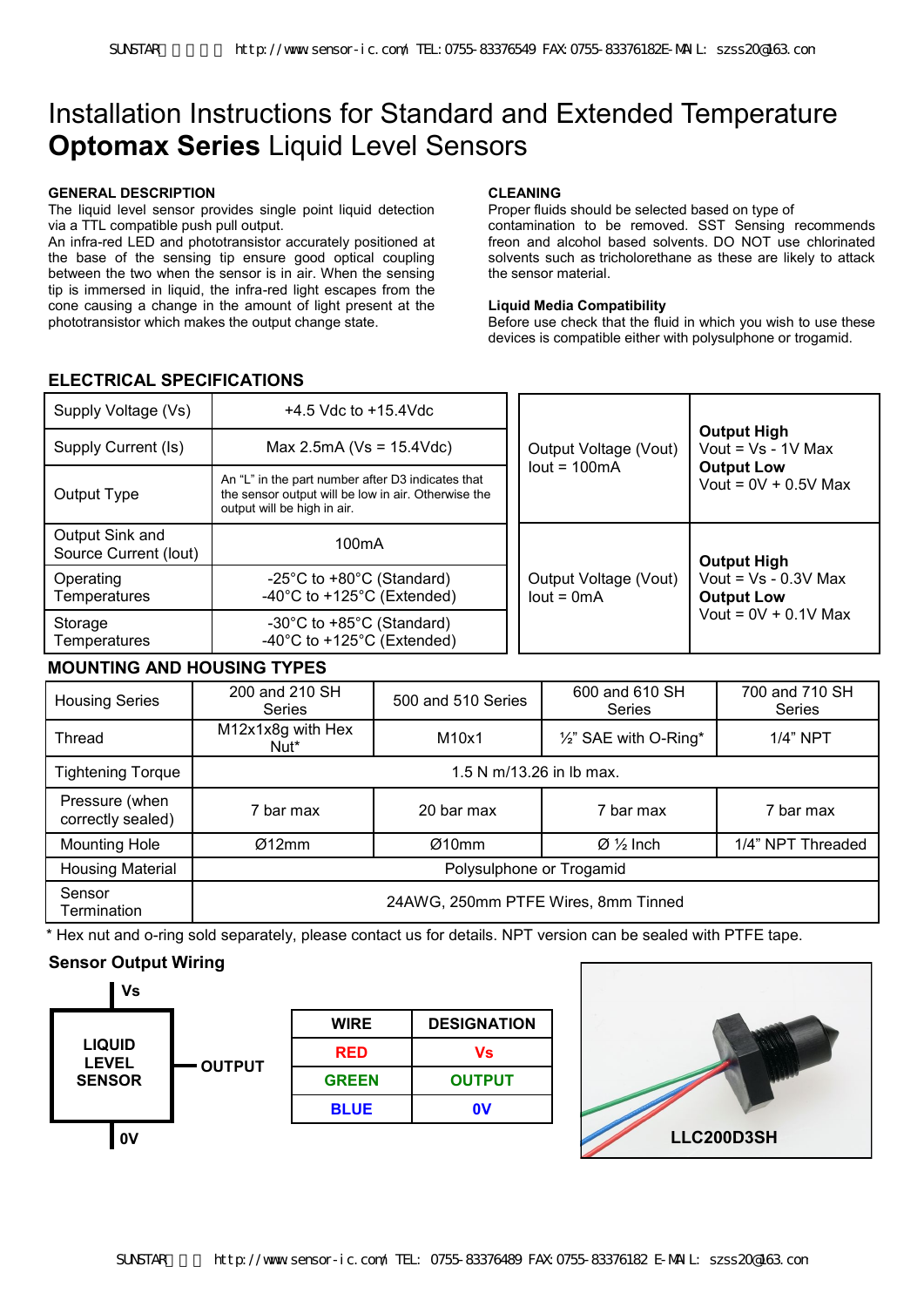# **PRODUCT DIMENSIONS (All dimensions in mm)**

### **500 and 510 Series (Mounted from Inside)**



**200 and 210 SH Series (Mounted from Outside)** 





# **600 and 610 SH Series (Mounted from Outside)**



## **700 and 710 SH Series (Mounted from Outside)**